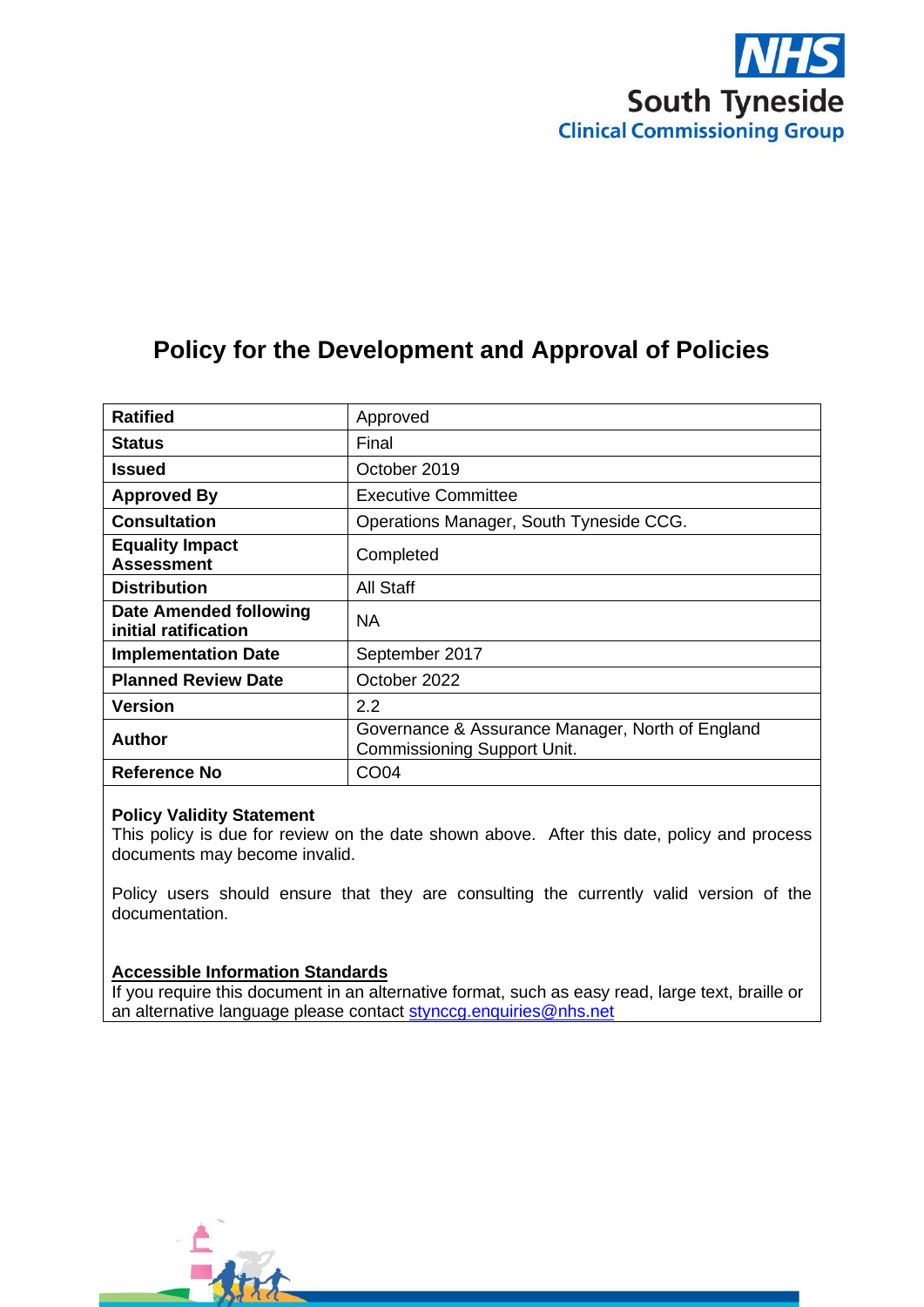# **Version Control**

| <b>Version</b>                        | <b>Release Date</b>  | <b>Author</b>                                                                                                                                                                       | <b>Update comments</b>                                                                                                                                                                                                                                                                   |
|---------------------------------------|----------------------|-------------------------------------------------------------------------------------------------------------------------------------------------------------------------------------|------------------------------------------------------------------------------------------------------------------------------------------------------------------------------------------------------------------------------------------------------------------------------------------|
| V <sub>1</sub>                        | 28 February<br>2013  | Senior<br>Governance<br>Manager                                                                                                                                                     | Policy provided to Clinical<br>Commissioning Group (CCG) as part of<br>policy suite                                                                                                                                                                                                      |
|                                       |                      |                                                                                                                                                                                     | 3.10: Removal of paragraph indicating<br>Equality Impact Assessments (EIA) will<br>be completed by the Equality and<br>Diversity Team within NECS and<br>replaced with 'be undertaken by the<br>policy author and support provided by<br>the Equality and Diversity Team within<br>NECS. |
|                                       |                      |                                                                                                                                                                                     | 3.10: Removal of 'the appropriate group<br>within NECS will ratify the policy' to 'the<br>appropriate group within the CCG will<br>ratify the policy'.                                                                                                                                   |
| 12 November<br>V <sub>2</sub><br>2015 |                      | 3.11: Removal of 'will be given<br>continued approval by the appropriate<br>group within NECS' to 'will be given<br>continued approval by the appropriate<br>group within the CCG'. |                                                                                                                                                                                                                                                                                          |
|                                       |                      | Governance<br>& Assurance<br>Manager                                                                                                                                                | 3.15: Amended to reflect that the NECS<br>Governance Team now uploads the<br>CCG policies to the external website<br>and not the NECS Communication<br>Services, as previously stated.                                                                                                   |
|                                       |                      |                                                                                                                                                                                     | 3.19: Amended to NECS Governance<br>Team rather than NECS Governance<br>Service.                                                                                                                                                                                                         |
|                                       |                      |                                                                                                                                                                                     | 4. NECS duties and responsibilities:<br>Removal of bullet point 'To undertake all<br>equality impact assessments on<br>policies, and ratify new policies prior to<br>formal approval by the CCG.                                                                                         |
|                                       |                      |                                                                                                                                                                                     | 9.1 Updated to reflect the Equality<br>Analysis Toolkit and Template of 2013<br>(previously 2012)                                                                                                                                                                                        |
|                                       |                      |                                                                                                                                                                                     | Appendix 4: Updated Equality Analysis<br>Toolkit 2013 inserted (previously 2012).                                                                                                                                                                                                        |
| V <sub>2</sub><br>Extension           | 27 September<br>2017 | Governance<br>& Assurance<br>Manager,<br><b>NECS</b>                                                                                                                                | Reviewed in line with natural expiration<br>date No amendments required. Updated<br><b>Equality Impact Assessment</b>                                                                                                                                                                    |
| 2.1                                   | September 2019       | Governance<br>& Assurance<br>Manager,<br><b>NECS</b>                                                                                                                                | Reviewed in line with natural expiration<br>date. No amendments required.<br><b>Updated Equality Impact Assessment.</b>                                                                                                                                                                  |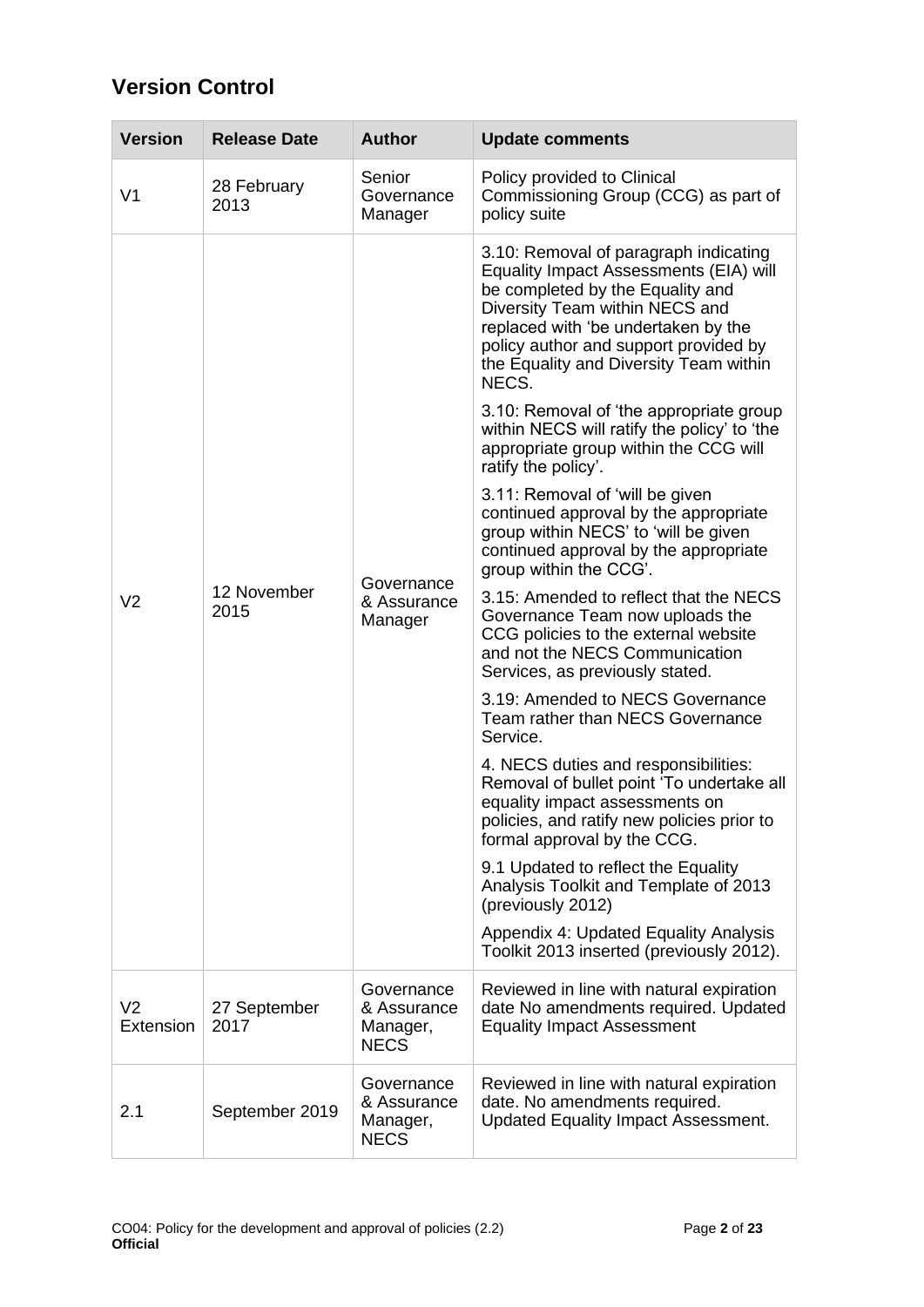| Governance<br>& Assurance<br>2.2<br>January 2022<br>Manager,<br><b>NECS</b> | Extension for 12 months in light of<br>COVID19 |
|-----------------------------------------------------------------------------|------------------------------------------------|
|-----------------------------------------------------------------------------|------------------------------------------------|

# **Approval**

| <b>Role</b> | <b>Name</b>                | <b>Date</b>                         |
|-------------|----------------------------|-------------------------------------|
| Approval    | <b>Executive Committee</b> | 11 December 2014 (1)                |
| Approval    | <b>Executive Committee</b> | 19 November 2015 (2)                |
| Approval    | <b>Executive Committee</b> | 27 September 2017 (2)<br>Extension) |
| Approval    | <b>Executive Committee</b> | 23 October 2019 (2.1)               |
| Approval    | <b>Executive Committee</b> | April 2021 (2.2)                    |

# **Review**

This document will be reviewed every two years from the implementation date.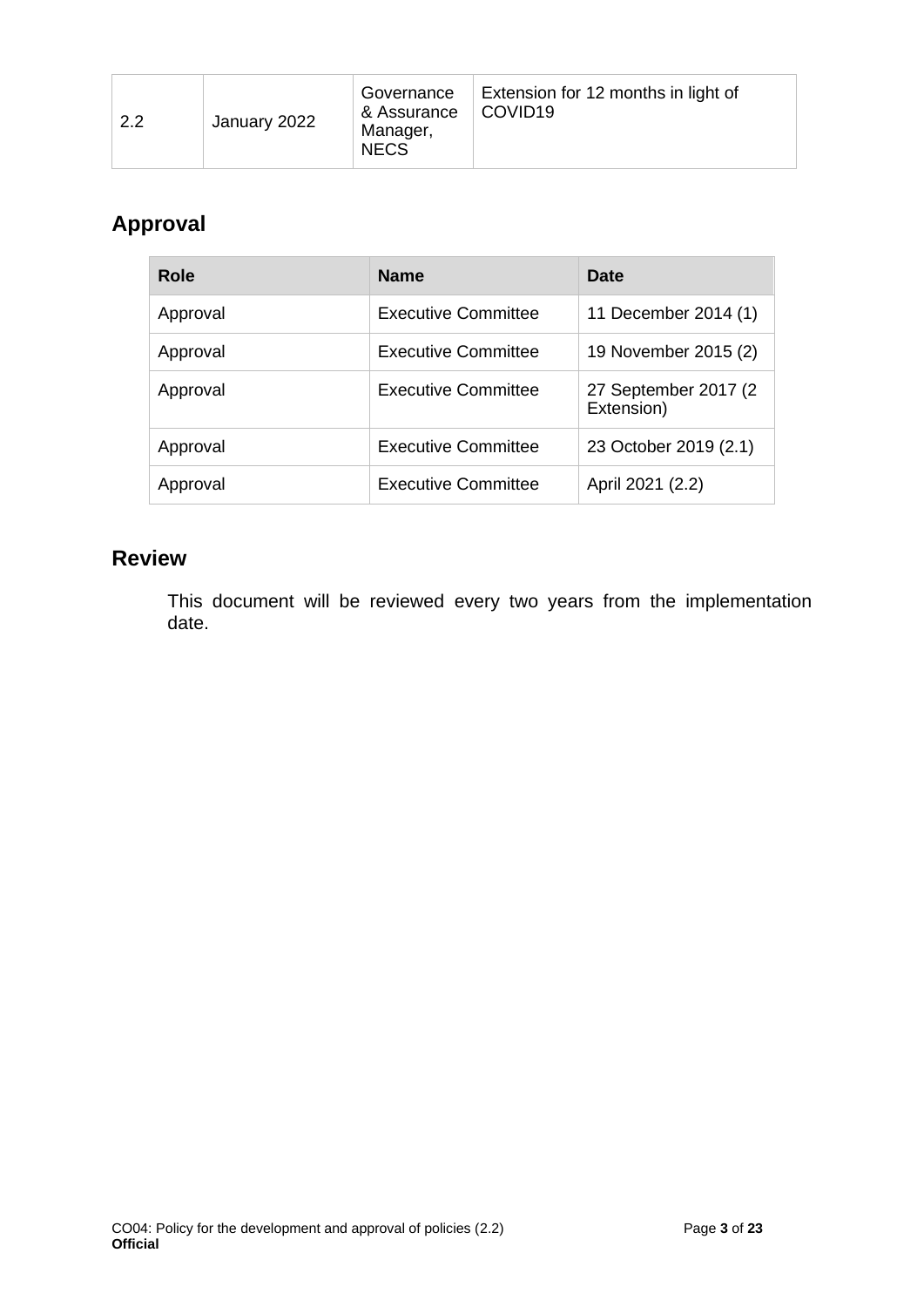# **Contents**

| 1.               |  |
|------------------|--|
| 2.               |  |
| 3.               |  |
| $\overline{4}$ . |  |
| 5.               |  |
| 6.               |  |
| 7 <sub>1</sub>   |  |
| 8.               |  |
| 9.               |  |
|                  |  |
|                  |  |
|                  |  |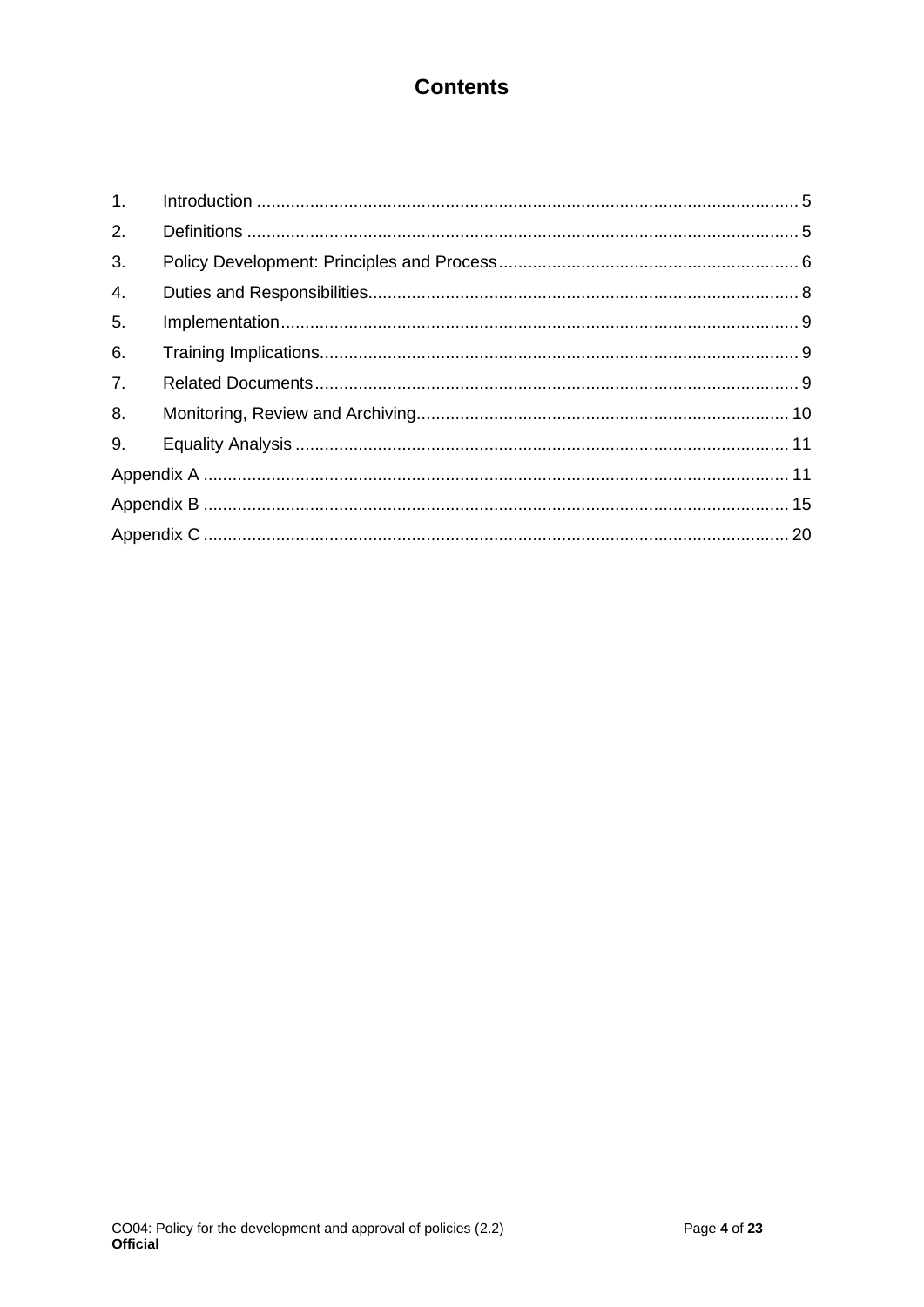## <span id="page-4-0"></span>**1. Introduction**

- **1.1** This document sets out the corporate approach to developing policies. It applies to all staff involved in writing, reviewing, approving and implementing policies.
- **1.2** This policy is a corporate policy.
- **1.3** This policy is designed to give a corporate framework for all policy documents within the CCG. It applies to the creation and revision of all policies. Section 7 and appendices A, B & C describe the framework for development, approval, ratification, adoption, dissemination and review of policies to achieve a consistent approach.
- **1.4** This policy applies to every employee of the CCG and to all committees accountable to the organisation either individually or jointly.

## <span id="page-4-1"></span>**2. Definitions**

### **2.1 Strategy**

A high level document describing a set of principles and/or course of action to be adopted by the organisation in order to achieve a desired outcome and provide a general description of how this will be achieved.

### **2.2 Policy**

A policy is a deliberate plan of action to guide decisions and achieve rational outcome(s).

### **2.3 Procedure or protocol**

A document describing detailed steps to be taken in defined circumstances, that is normally based on expert opinion, best practice, research and experience. May stand alone or be attached as appendices to strategies / policies, giving specific implementation details.

### **2.4 Guideline**

A detailed plan or explanation to guide you in setting standards or determining a course of action.

### **2.5 Ratify / Ratification**

A process undertaken on completion of a policy to ensure that all the necessary steps have been completed and that it complies with the Policy for the Development and Approval of Policies

### **2.6 Approval**

A process which confirms the final status of a policy and provides the authority for the issue and use of a policy.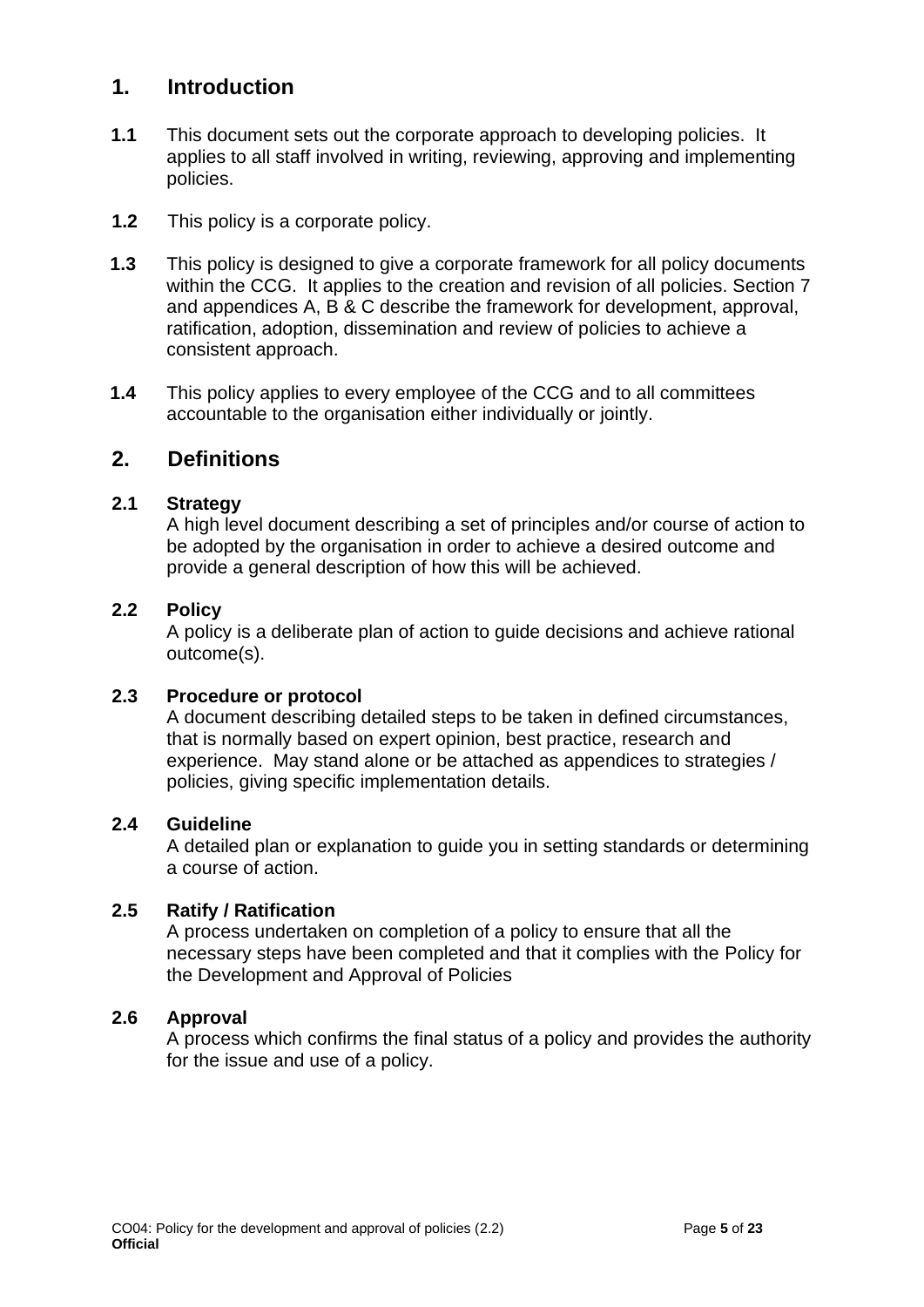# <span id="page-5-0"></span>**3. Policy Development: Principles and Process**

- 3.1 This section describes what is to be done i.e. detailed instructions for undertaking a particular process. It may be supported by flowcharts and reference documents as appendices.
- 3.2 A flowchart for the process is shown at appendix A**,** which includes the proposed timeline from development to approval.
- 3.3 The CCG is committed to the development of a just and "fair blame" culture. It is essential that all policies reflect this ethos, outlined in the CCG's values, which are stated in each of their constitutions.
- 3.4 To have formal status, policies must be prepared and approved in accordance with the process described in this document.
- 3.5 All policies must be sponsored by a director, who will identify the lead author(s) and/or appropriate group to develop the policy.
- 3.6 Once the need for a new policy has been identified and agreed by the relevant director, or where policy development is already in progress through an existing group, or where a policy written by another organisation is to be adopted (see 3.14), the North of England Commissioning Support (NECS) Senior Governance Manager should be contacted to ensure that duplication is not taking place. The flowchart at appendix A provides a step-by-step outline of the process for policy development.
- 3.7 Policies that are to be developed or reviewed will be subject to consultation. The range of consultation will be dependent upon the policy, and those involved will be chosen by the author.
- 3.8 All policy documents will be prepared in a consistent corporate style, using the policy template at appendix B.
- 3.9 The development or review process must include an independent comprehensive equality impact assessment using the Equality Assessment Impact template document found at Appendix C.This will be undertaken by the policy author and support provided by the Equality and Diversity team within NECS.
- 3.10 On completion of the policy, which will include any revisions following the consultation phase and completion of the equality impact assessment, the appropriate group within the CCG will ratify the policy.
- 3.11 Existing policies which have previously been approved by the CCG and have been updated but do not include changes in legislation, financial requirements or legal requirements, will be given continued approval by the appropriate group within the CCG.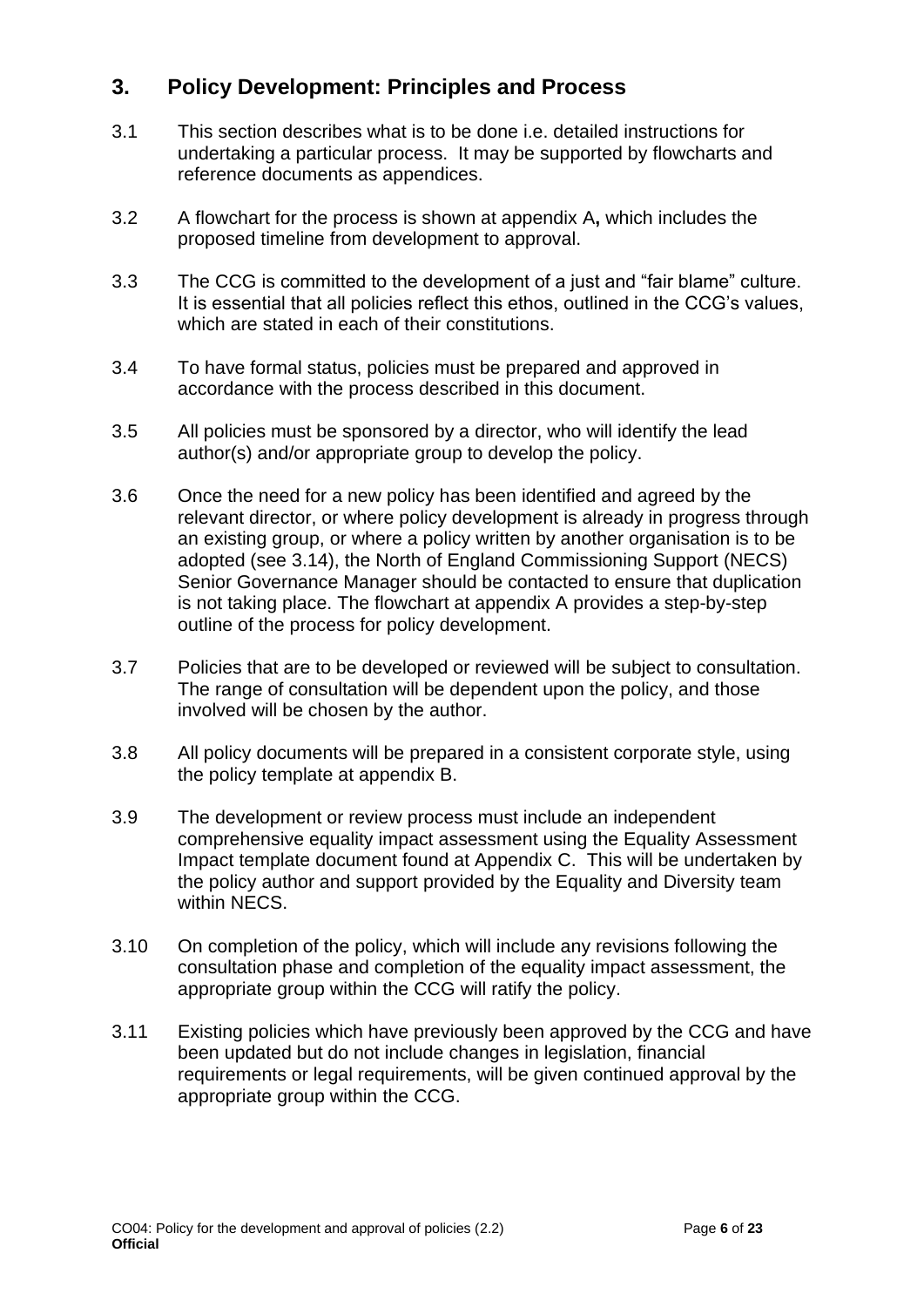- 3.12 Existing policies which have previously been approved by the CCG, and have been updated to include changes in legislation, financial requirements or legal requirements, will be re-submitted to the CCG for continued approval.
- 3.13 Where a policy is not approved, it will be returned to the author with clear comments outlining the reasons for not approving. The sponsoring director will also be notified of the decision.
- 3.14 Policies developed by other organisations may be adopted for use by the organisation following acquisition of approval from the original author. A Front sheet (as page 1 of this document) should be attached and completed. Where appropriate, the content should be transferred into the approved format, and must acknowledge the original author.
- 3.15 Following formal approval, policies will be posted on the CCG website by the NECS Communication team. This will allow staff and public access, ensuring compliance with Freedom of Information regulations. Organisationwide distribution will be via a suitable method as preferred by the CCG.
- 3.16 Compliance with policies will be monitored through quality standards, assurance and audit. All staff will be required to read and understand their responsibilities in relation to all policies that relate to their role.
- 3.17 When a new or updated policy has been read, the staff member must indicate that they have read and understood it and this record retained to indicate compliance for governance purposes.
- 3.18 The author, in agreement with their sponsoring director, will ensure that the necessary training or education needs and methods required to implement the policy are identified and resourced or built into the delivery planning process. This may include identification of external training providers or development of an internal training process.
- 3.19 On-going review, version control and archiving will be managed by NECS Governance Team via a policy management system.
- 3.20 Policies will be grouped into four categories, each policy being assigned an alphanumeric prefix to assist identification and version control:

| Code       | <b>Policy Category</b>                    |
|------------|-------------------------------------------|
| CO         | Corporate (including Finance and Estates) |
| <b>HR</b>  | <b>Human Resources</b>                    |
| IG         | <b>Information Governance</b>             |
| <b>SOP</b> | <b>Standard Operating Procedure</b>       |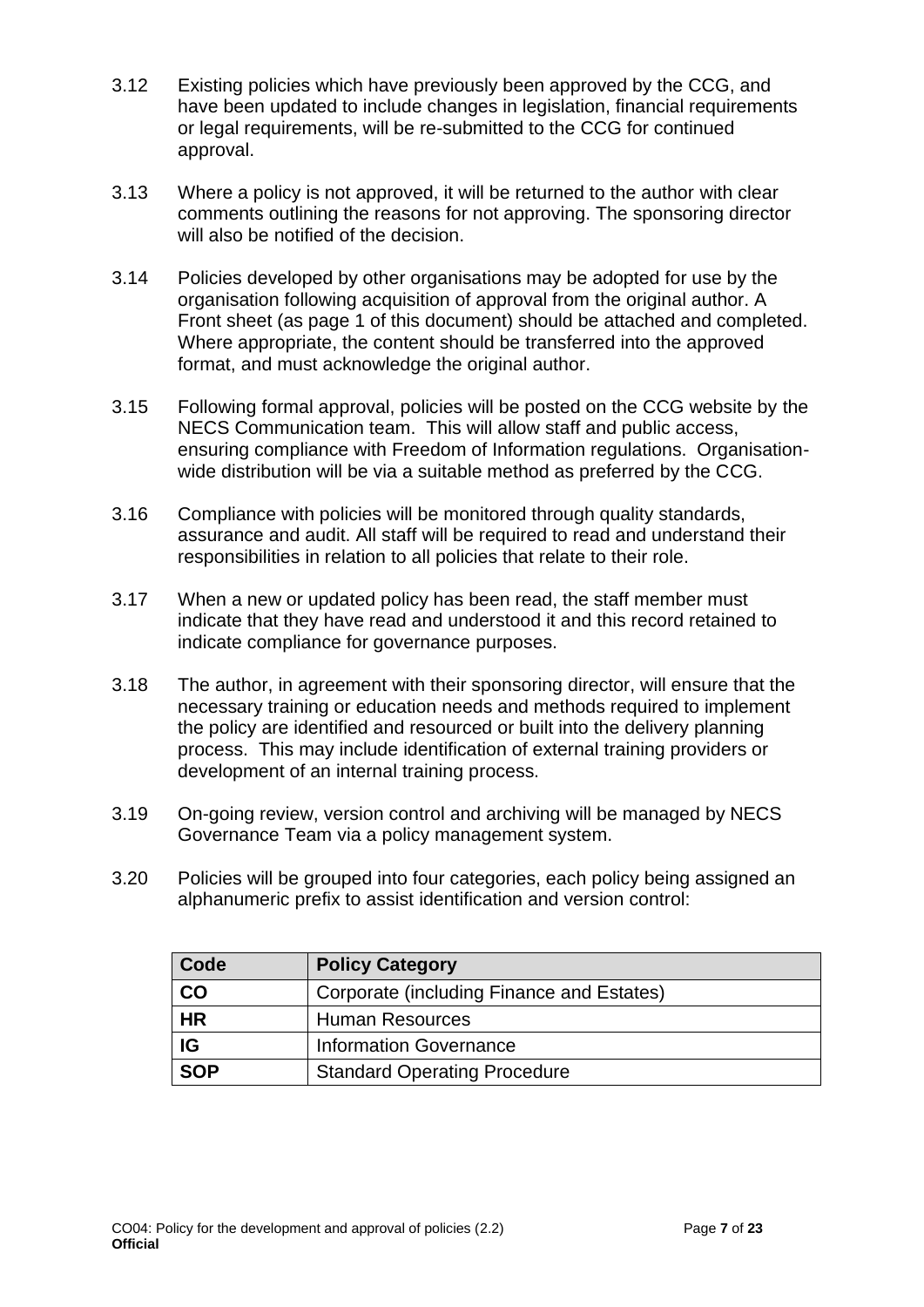# <span id="page-7-0"></span>**4. Duties and Responsibilities**

| <b>Council of</b>    | The council of members has delegated responsibility to                 |
|----------------------|------------------------------------------------------------------------|
| <b>Members</b>       | the governing body (GB) for setting the strategic context              |
|                      | in which organisational process documents are                          |
|                      | developed, and for establishing a scheme of governance                 |
|                      | for the formal review and approval of such documents.                  |
| <b>Chief Officer</b> | The chief officer has overall responsibility for ensuring that         |
|                      | the CCG has appropriate strategies, structures, policies               |
|                      | and procedures in place to ensure that that the                        |
|                      | organisation complies with all relevant national legislation           |
|                      | and discharges its duties effectively.                                 |
| North of             | The NECS Senior Governance Manager will:                               |
| <b>England</b>       | Identify the appropriate process for regular evaluation                |
| <b>Commissioning</b> |                                                                        |
|                      | of the implementation and effectiveness of this policy.                |
| <b>Support</b>       | Identify and implement revisions to this policy and<br>$\bullet$       |
| (NECS) Senior        | arrange for superseded versions of this policy to be                   |
| <b>Governance</b>    | retained in accordance with Records Management:                        |
| <b>Manager</b>       | Code of Practice for Health and Social Care 2016.                      |
|                      | Maintain the policy management system.                                 |
| <b>NECS</b>          | NECS Governance team<br>will<br>The<br>the<br>oversee                  |
| <b>Governance</b>    | development and approval of organisational policies for                |
| team                 | accordance<br>with the<br><b>CCG</b><br>in<br>Policy for<br>the<br>the |
|                      | Development and Approval of Policies. The specific role                |
|                      | is:                                                                    |
|                      | To advise on organisational policy management,                         |
|                      | having regard to any guidance issued by The                            |
|                      | Department of Health, central and local government,                    |
|                      | and professional organisations.                                        |
|                      | To oversee the organisation-wide coordination,                         |
|                      | prioritisation and development of policy issues and                    |
|                      | provide assurance that there is continuing development                 |
|                      | of all aspects of policies.                                            |
|                      | To determine the appropriateness of policies in use or                 |
|                      | proposed for development.                                              |
|                      | Where policies are updated due to changes in                           |
|                      | legislation, financial requirements or legal                           |
|                      | requirements, they will be directed to the appropriate                 |
|                      | CCG Committee for approval.                                            |
|                      | To ensure that the CCG is updated on the nature and                    |
|                      | titles of approved updated policies, and the perceived                 |
|                      | impact they will have on the organisation.                             |
|                      |                                                                        |
|                      | To ensure that existing policies are reviewed in a timely              |
|                      | fashion by the designated author.                                      |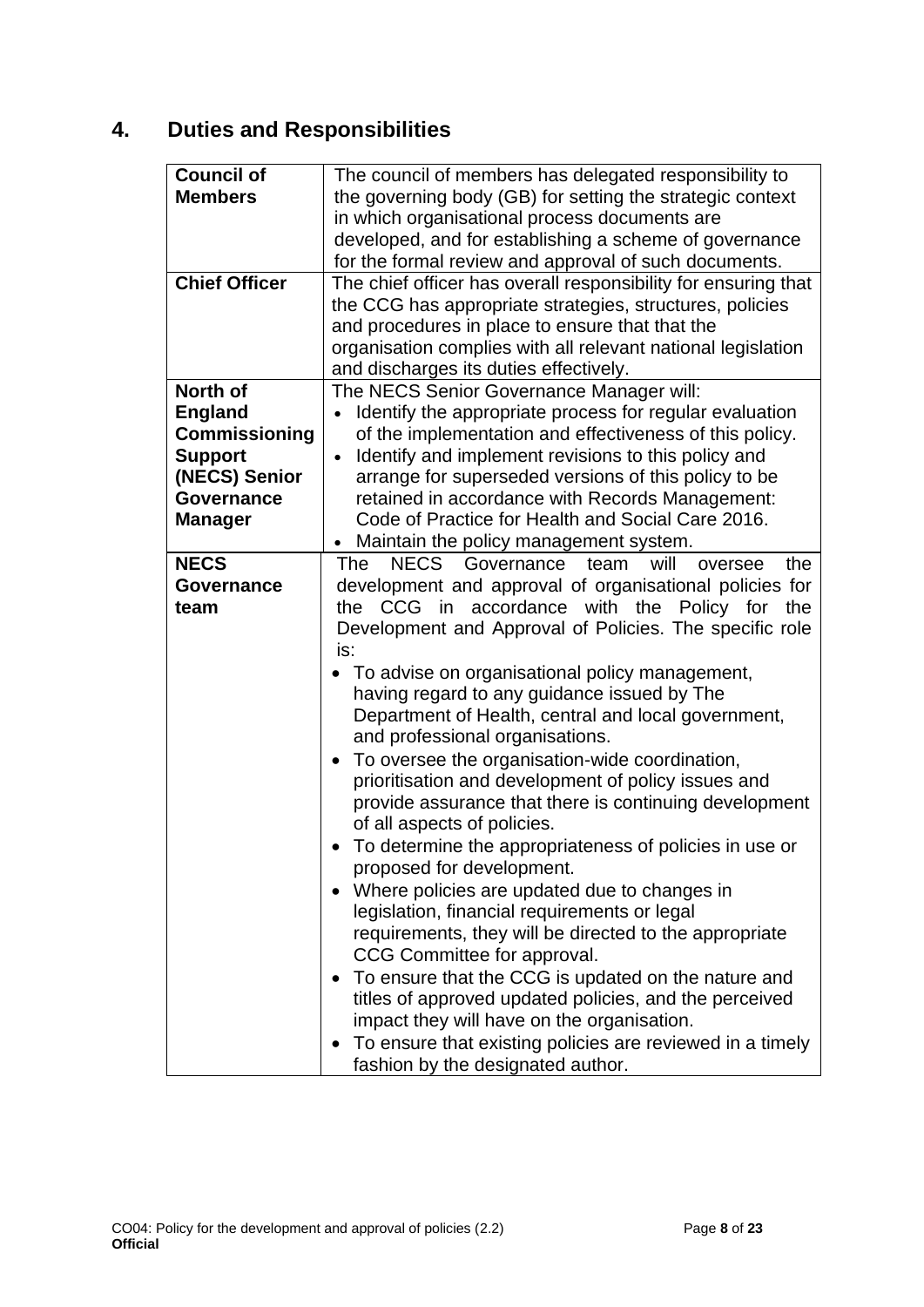| <b>All Staff</b> | CCG employees are responsible for actively co-operating<br>with managers in the application of this policy to enable<br>the CCG to discharge its legal obligations and in<br>particular;                                 |
|------------------|--------------------------------------------------------------------------------------------------------------------------------------------------------------------------------------------------------------------------|
|                  | All staff, including temporary and agency staff, are<br>responsible for:<br>• Compliance with relevant applicable documents.<br>Failure to comply may result in disciplinary action being                                |
|                  | taken.<br>• Co-operating with the development and implementation<br>of policies as part of their normal duties and<br>responsibilities.<br>• Identifying the need for a change in policy or procedure                    |
|                  | as a result of becoming aware of changes in practice,<br>changes to statutory requirements, revised professional<br>or clinical standards and local/national directives, and<br>advising their line manager accordingly. |
|                  | Identifying training needs in respect of policies and<br>$\bullet$<br>bringing them to the attention of their line manager.<br>• Attending training / awareness sessions when<br>provided.                               |

## <span id="page-8-0"></span>**5. Implementation**

- 5.1 This policy will be available to all staff for use in the circumstances described on the title page.
- 5.2 All managers are responsible for ensuring that relevant staff within the CCG have read and understood this document and are competent to carry out their duties in accordance with the procedures described.
- 5.3 Detailed guidance on implementing the policy and assistance with writing policies may be obtained from the NECS Senior Governance Manager.

## <span id="page-8-1"></span>**6. Training Implications**

6.1 It has been determined that there are no specific training requirements associated with this policy.

# <span id="page-8-2"></span>**7. Related Documents**

## **7.1 Other related policy documents**

• Equality Assessment Toolkit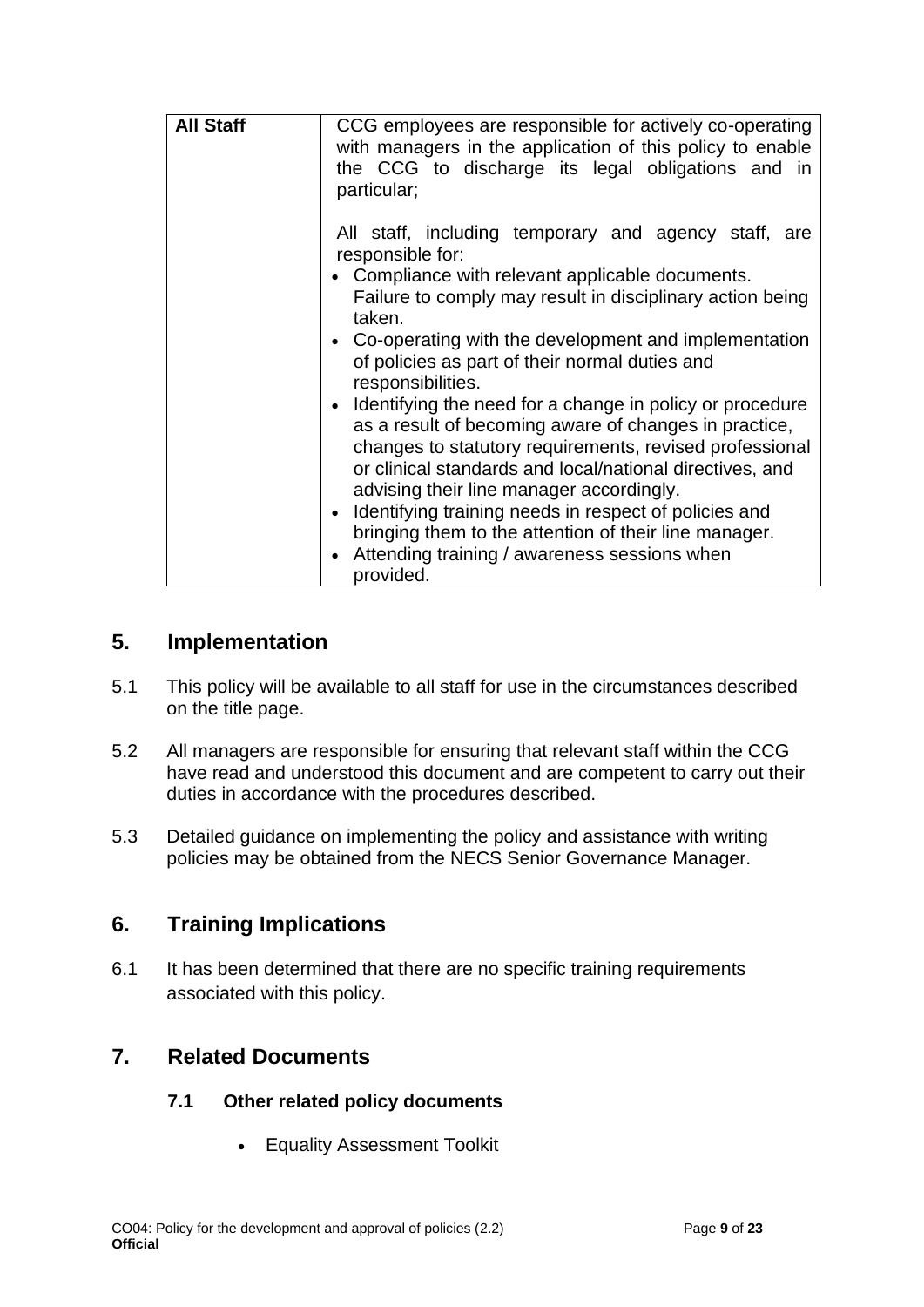## **7.2 Legislation and statutory requirements**

- Cabinet Office. (2006) *Equality Act 2006.* London: HMSO.
- Cabinet Office. (2005) *Mental Capacity Act 2005.* London: HMSO.
- Cabinet Office. (2000) *Freedom of Information Act 2000.* London: **HMSO**
- General Data Protection Regulation 2016 / Data Protection Bill 2018
- Cabinet Office. (1998) *Human Rights Act 1998.* London: HMSO.
- Health and Safety Executive. (1974) *Health and Safety at Work Etc. Act 1974.* London: HMSO.

## **7.3 Best practice recommendations**

• Department of Health. (2016) *Records Management: NHS Code of Practice.* London: DH.

# <span id="page-9-0"></span>**8. Monitoring, Review and Archiving**

## **8.1 Monitoring**

8.1.1 The governing body will agree a method for monitoring the dissemination and implementation of this policy. Monitoring information will be recorded in the policy database.

## **8.2 Review**

- 8.2.1 The governing body will ensure that this policy document is reviewed in accordance with the timescale specified at the time of approval. No policy or procedure will remain operational for a period exceeding three years without a review taking place.
- 8.2.2 Staff who become aware of any change which may affect a policy should advise their line manager as soon as possible. The governing body will then consider the need to review the policy or procedure outside of the agreed timescale for revision.
- 8.2.3 For ease of reference for reviewers or approval bodies, changes should be noted in the 'version control' table within Section 1 of this document.

**NB:** If the review consists of a change to an appendix or procedure document, approval may be given by the sponsor director and a revised document may be issued. Review to the main body of the policy must always follow the original approval process.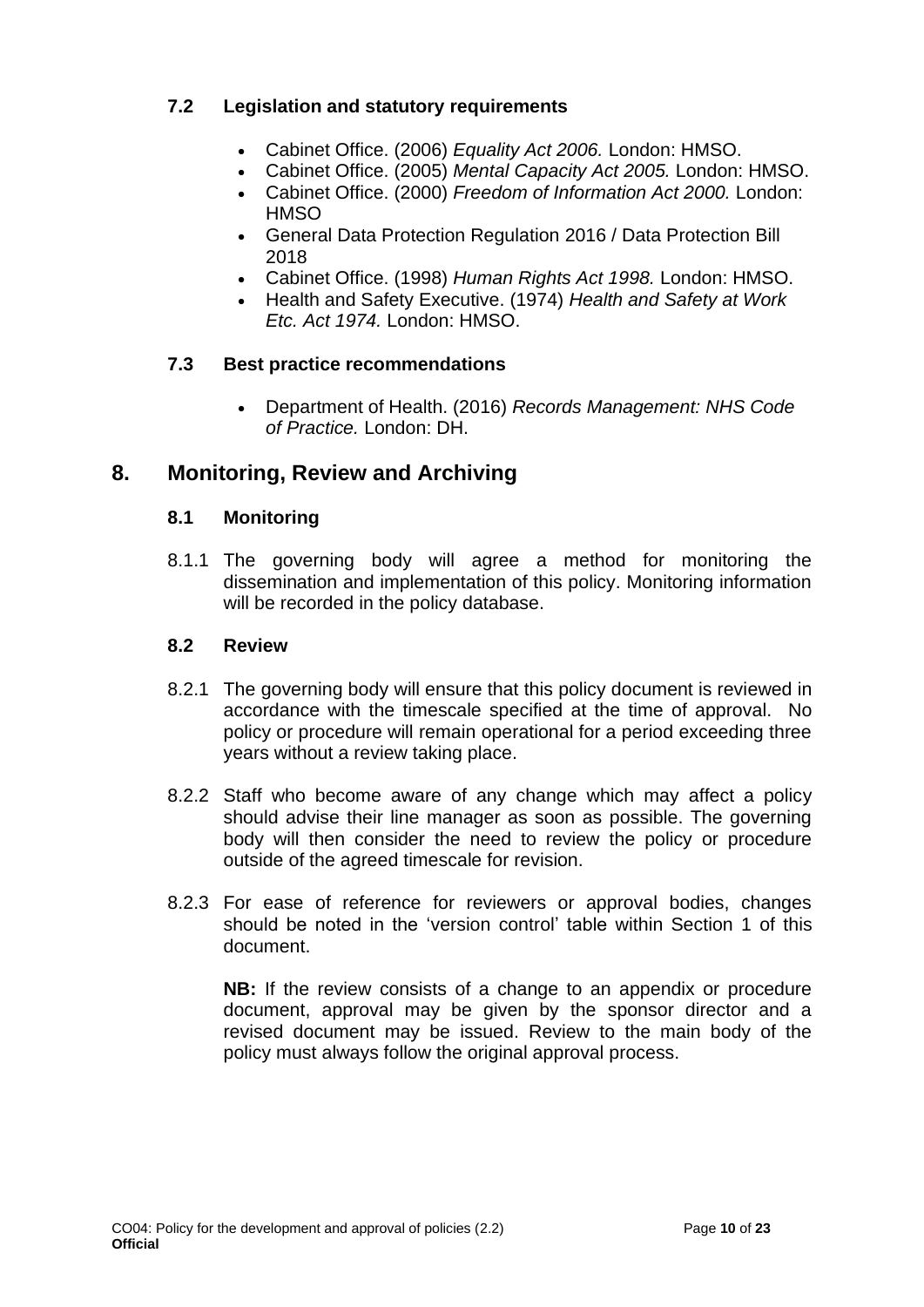### **8.3 Archiving**

The governing body will ensure that archived copies of superseded policy documents are retained in accordance with Records Management: Code of Practice for Health and Social Care 2016.

## <span id="page-10-0"></span>**9. Equality Impact Assessment; Initial Screening Assessment**

# **Equality Impact Assessment Initial Screening Assessment (STEP 1)**

<span id="page-10-1"></span>As a public body organisation we need to ensure that all our strategies, policies, services and functions, both current and proposed have given proper consideration to equality and diversity, do not aid barriers to access or generate discrimination against any protected groups under the Equality Act 2010 (Age, Disability, Gender Reassignment, Pregnancy and Maternity, Race, Religion/Belief, Sex, Sexual Orientation, Marriage and Civil Partnership, Carers and Health Inequalities).

A screening process can help judge relevance and provides a record of both the process and decisions made.

This screening determines relevance for all new and revised strategies, policies, projects, service reviews and functions.

Completed at the earliest opportunity it will help to determine:

- The relevance of proposals and decisions to equality, diversity, cohesion and integration.
- Whether or not equality and diversity is being/has already been considered for due regard to the Equality Act 2010 and the Public Sector Equality Duty (PSED).
- Whether or not it is necessary to carry out a full Equality Impact Assessment.

**Name(s) and role(s) of person completing this assessment:** 

### Role: Governance & Assurance Manager

### **Title of the service/project or policy:**

Policy for the development and approval of policies.

| Is this a:                |   |                       |   |         |  |
|---------------------------|---|-----------------------|---|---------|--|
| Strategy / Policy<br>Υ    | N | <b>Service Review</b> | N | Project |  |
| If other, please specify: |   |                       |   |         |  |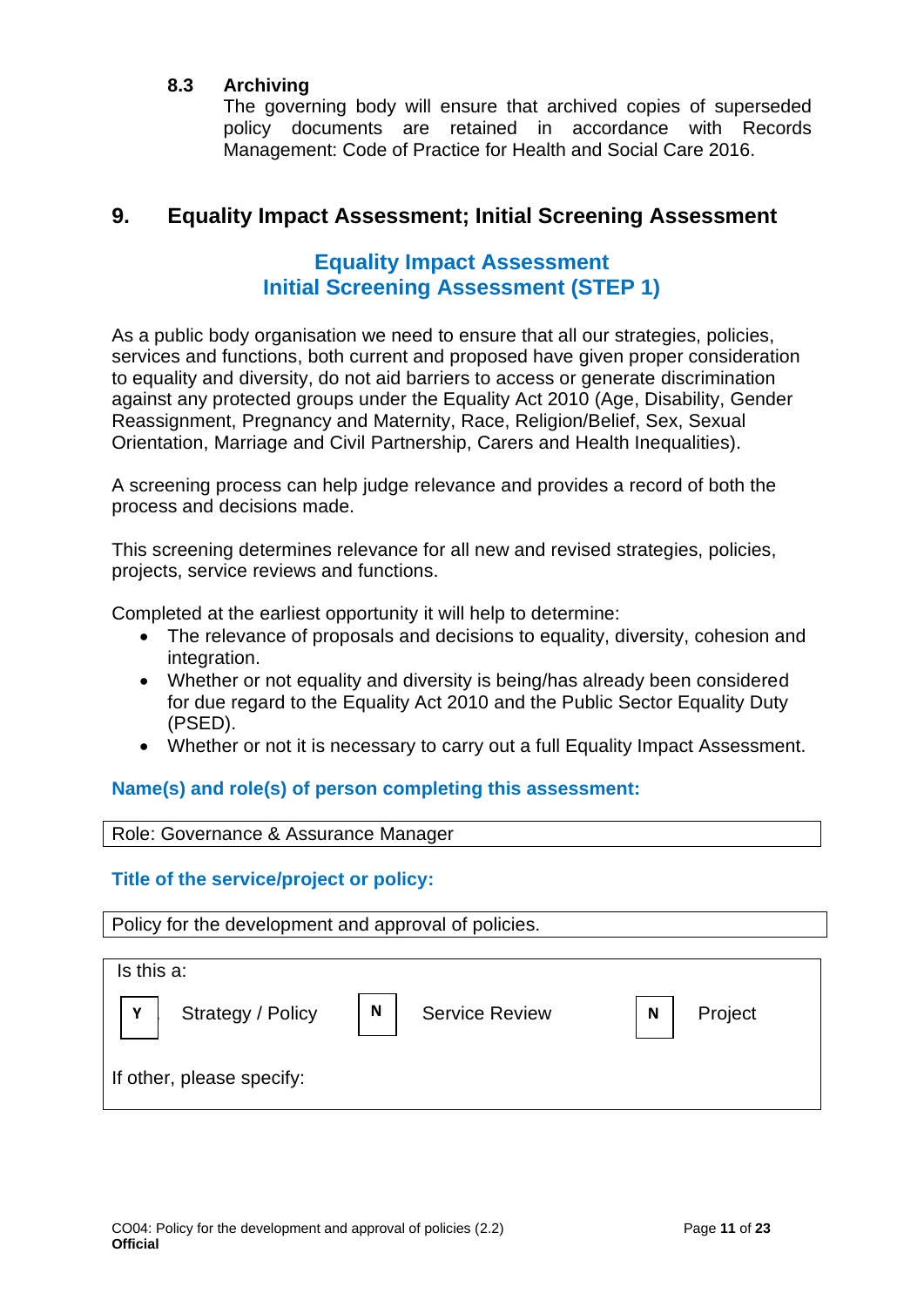## **What are the aim(s) and objectives of the service, project or policy:**

### **Who will the project/service /policy / decision impact?**

Consider the actual and potential impacts:

**Staff Y**

service users/patients

other public sector organisations

voluntary / community groups / trade unions

others, please specify:

This policy is designed to give a corporate framework for all policy documents within the CCG. It applies to the creation and revision of all policies. This policy describes the framework for the development, approval, ratification, adoption, dissemination and review of policies to achieve a consistent approach.

| <b>Questions</b>                                                                                                                                   | Yes | <b>No</b> |
|----------------------------------------------------------------------------------------------------------------------------------------------------|-----|-----------|
| Could there be an existing or potential impact on any                                                                                              |     | X         |
| of the protected characteristic groups?                                                                                                            |     |           |
| Has there been or likely to be any staff/patient/public<br>concerns?                                                                               |     | X         |
| Could this piece of work affect how our services,                                                                                                  |     | X         |
| commissioning or procurement activities are organised,                                                                                             |     |           |
| provided, located and by whom?                                                                                                                     |     |           |
| Could this piece of work affect the workforce or                                                                                                   |     | X         |
| employment practices?                                                                                                                              |     |           |
| Does the piece of work involve or have an impact on:                                                                                               |     | X         |
| Eliminating unlawful discrimination, victimisation<br>and harassment<br>Advancing equality of opportunity<br>$\bullet$<br>Fostering good relations |     |           |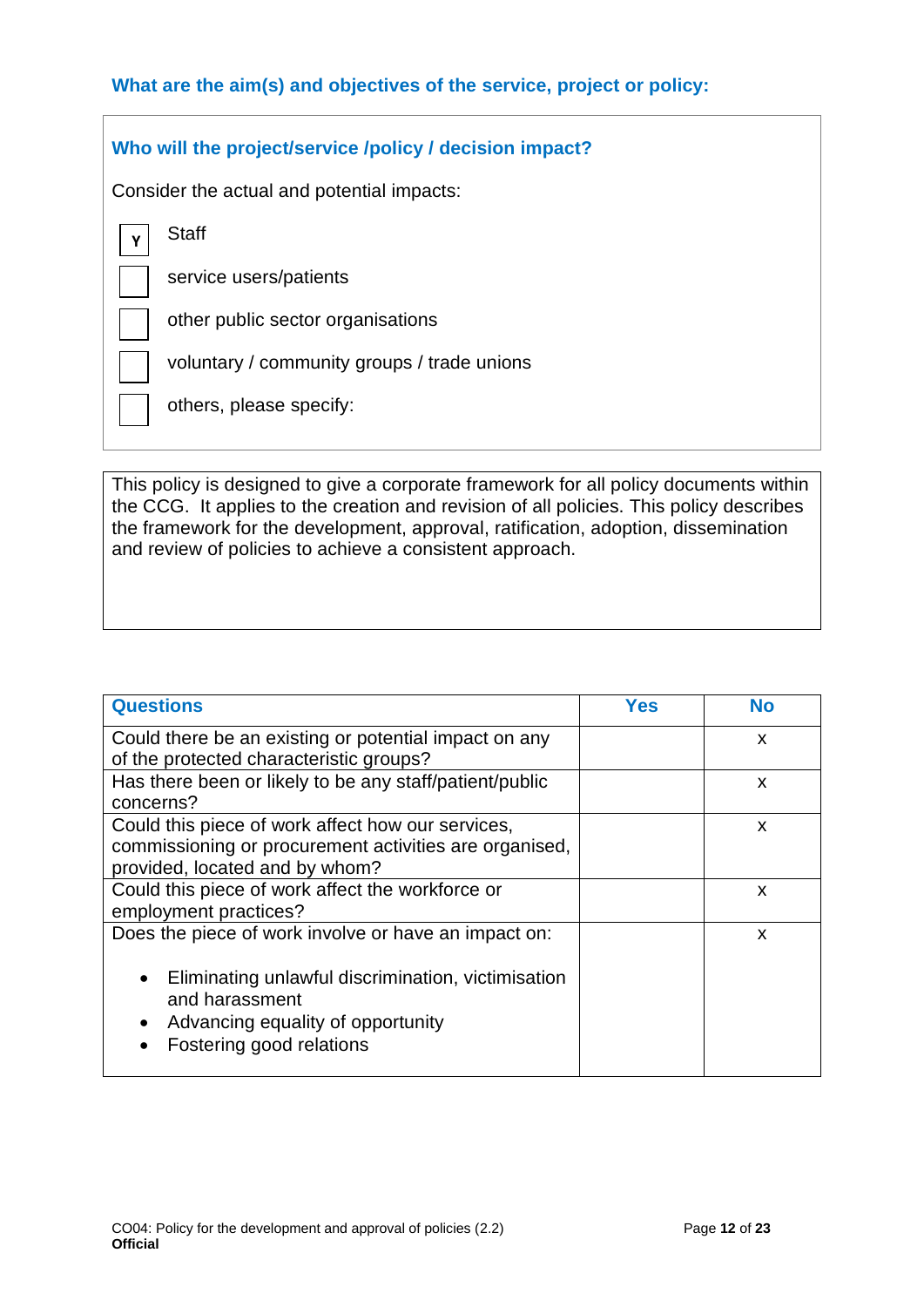**If you have answered no to the above and conclude that there will not be a detrimental impact on any equality group caused by the proposed policy/project/service change, please state how you have reached that conclusion below:** 

This policy is a process that does not impact on any of the above areas or protected characteristics groups.

**If you have answered yes to any of the above, please now complete the 'STEP 2 Equality Impact Assessment' document.**

# **Governance, ownership and approval**

| Please state here who has approved the actions and outcomes of the screening |                            |                |
|------------------------------------------------------------------------------|----------------------------|----------------|
| <b>Name</b>                                                                  | Job title                  | <b>Date</b>    |
| N/A                                                                          | <b>Executive Committee</b> | September 2019 |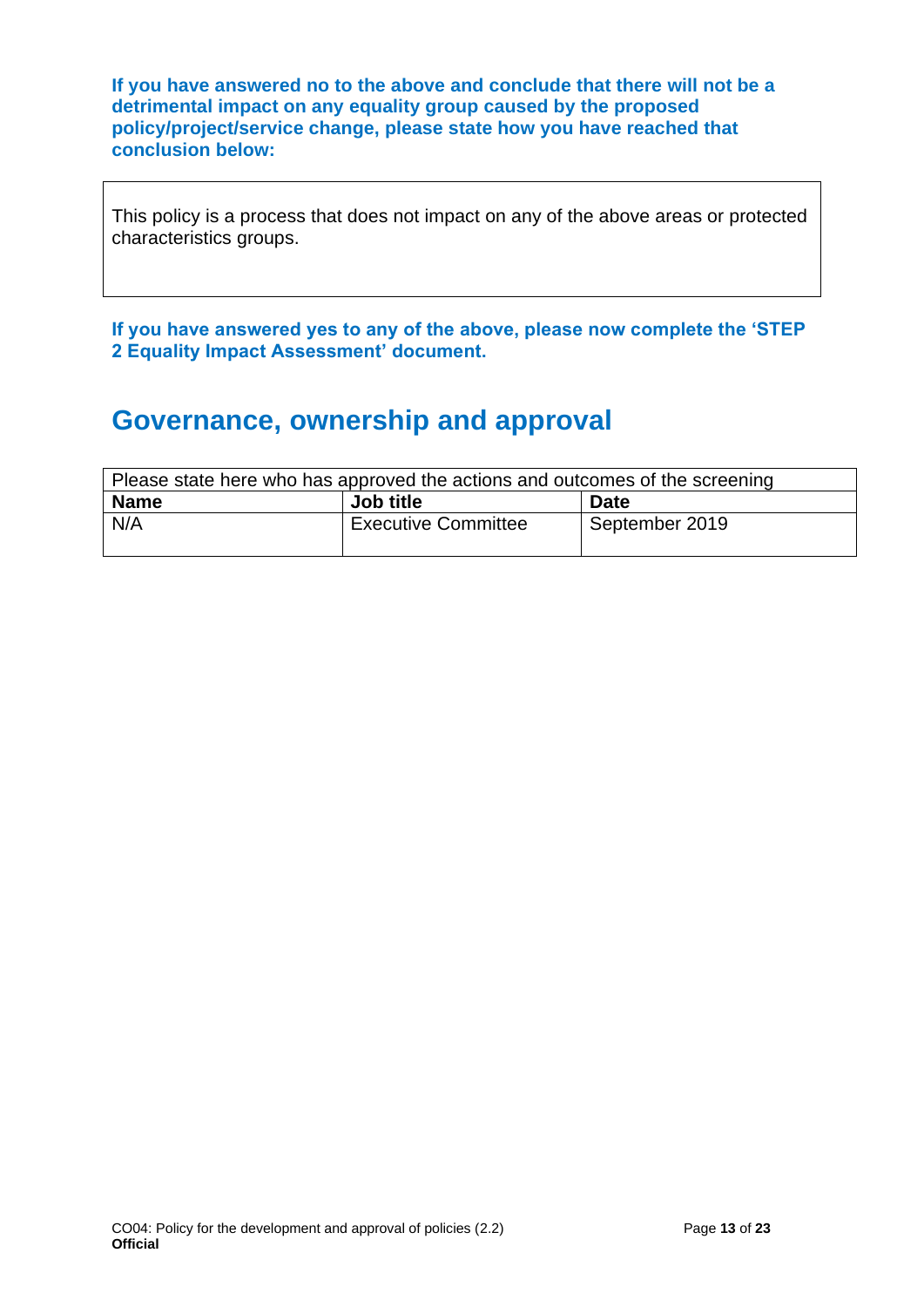# **Appendix A**

## **Policy Development & Management**

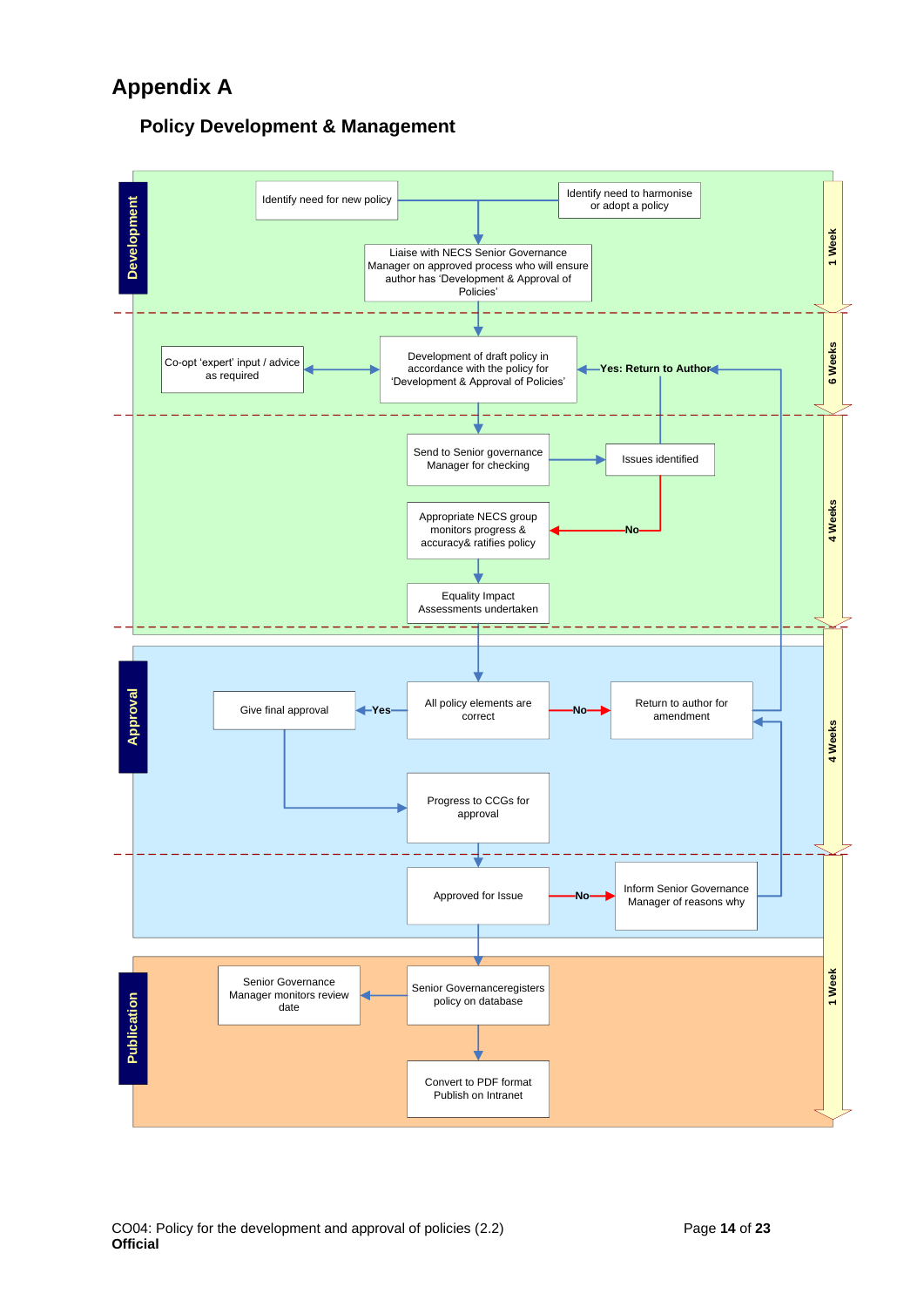# <span id="page-14-0"></span>**Appendix B**

# **Name of Policy**

| <b>Ratified</b>                                | <committee>/<date>/<ltem no=""></ltem></date></committee> |
|------------------------------------------------|-----------------------------------------------------------|
| <b>Status</b>                                  | <draft or="" ratified=""></draft>                         |
| <b>Issued</b>                                  | <month>/<year></year></month>                             |
| <b>Approved By</b>                             | <committee></committee>                                   |
| <b>Consultation</b>                            | <committee></committee>                                   |
| <b>Equality Impact</b><br><b>Assessment</b>    | <completed></completed>                                   |
| <b>Distribution</b>                            | <all staff=""></all>                                      |
| Date Amended following<br>initial ratification | <month>/<year></year></month>                             |
| <b>Implementation Date</b>                     | <month>/<year></year></month>                             |
| <b>Planned Review Date</b>                     | <month>/<year></year></month>                             |
| <b>Version</b>                                 | <version number=""></version>                             |
| <b>Author</b>                                  | <name></name>                                             |
| <b>Reference No</b>                            | <policy number="" reference=""></policy>                  |
| Location                                       | <lntranet area="" or="" path="" shared=""></lntranet>     |
|                                                |                                                           |

### **Where this is an update to an existing policy:**

**Previous policy:**  $\leq Name$   $\leq$   $\leq$   $\leq$   $\leq$   $\leq$   $\leq$   $\leq$   $\leq$   $\leq$   $\leq$   $\leq$   $\leq$   $\leq$   $\leq$   $\leq$   $\leq$   $\leq$   $\leq$   $\leq$   $\leq$   $\leq$   $\leq$   $\leq$   $\leq$  

**Previous policy reference number:** <Ref number>

**Issue date of previous policy:**  $\langle$ Month>/<Year>

**Location of previous policy in policy archive:** < Intranet path or shared area path>

#### **Policy Validity Statement**

This policy is due for review on the date shown above. After this date, policy and process documents may become invalid.

Policy uses should ensure that they are consulting the currently valid version of the documentation.

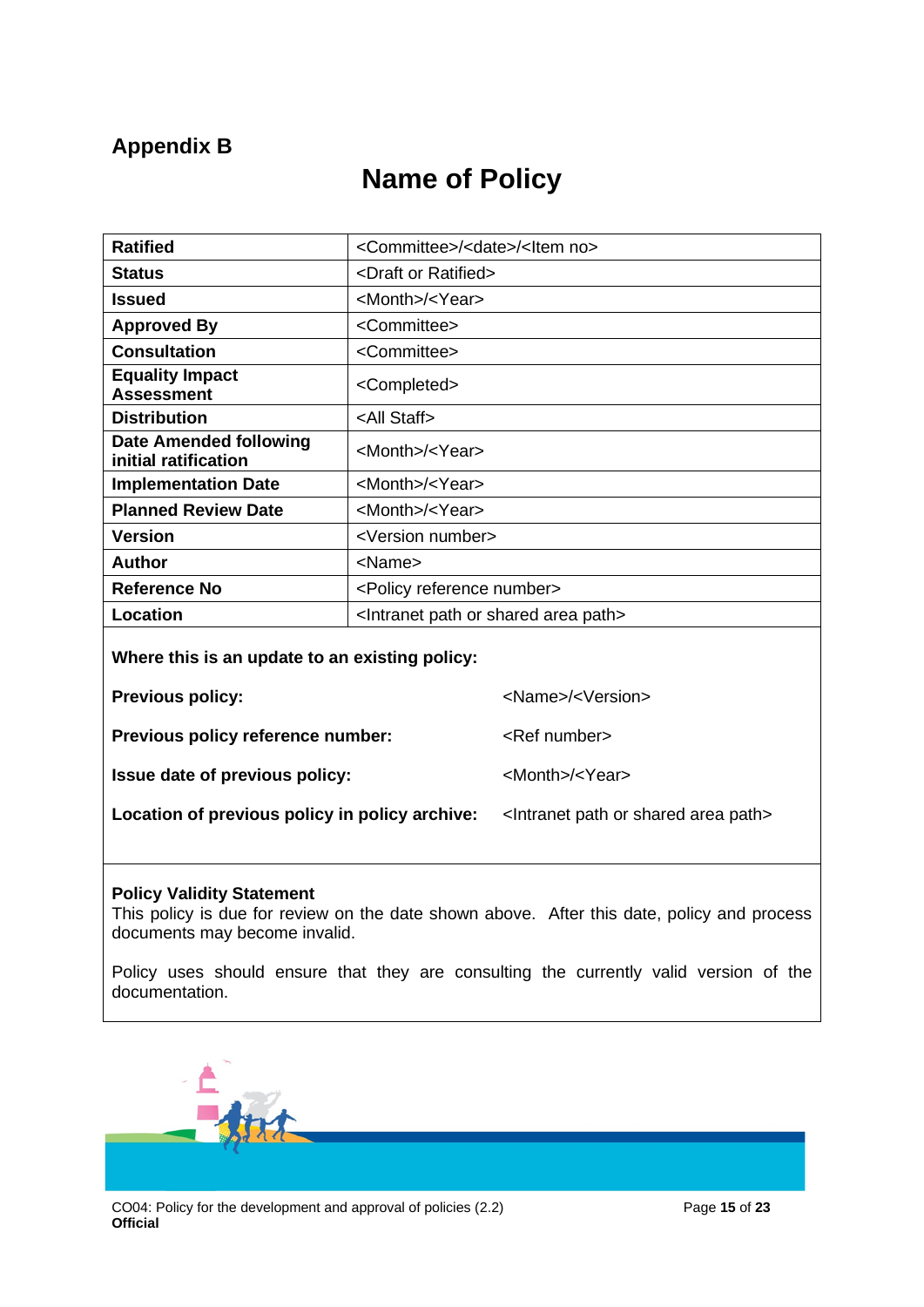# **Version Control**

| Version Release Date | <b>Author</b> | <b>Update comments</b> |
|----------------------|---------------|------------------------|
|                      |               |                        |
|                      |               |                        |
|                      |               |                        |
|                      |               |                        |
|                      |               |                        |

# **Approval**

| Role | <b>Name</b> | <b>Date</b> |
|------|-------------|-------------|
|      |             |             |
|      |             |             |
|      |             |             |
|      |             |             |
|      |             |             |
|      |             |             |
|      |             |             |

# **Review**

This document will be reviewed twelve months from its issue date and annually after its first review.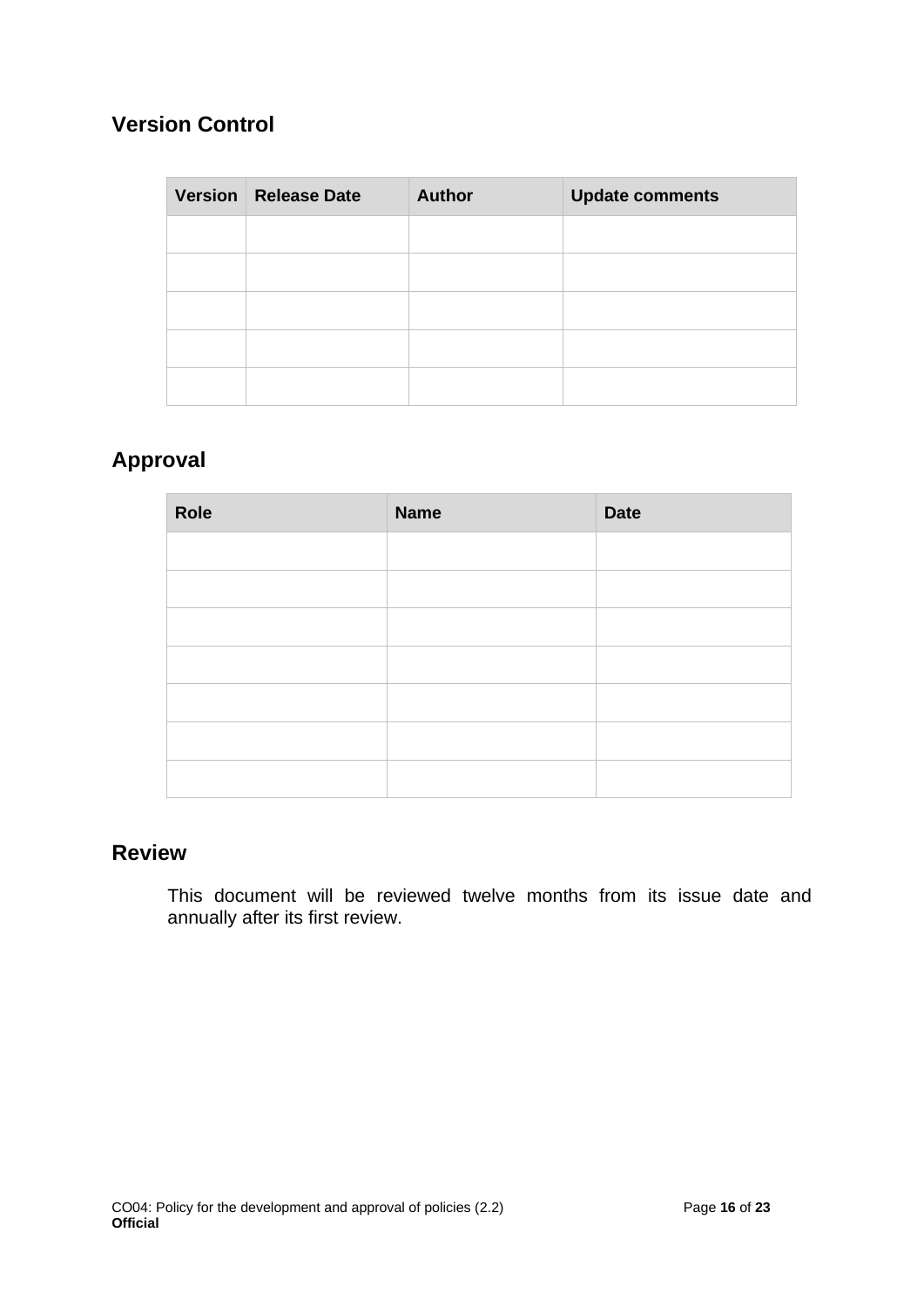### 1. Introduction

This section should introduce the policy, i.e. its subject matter, context, legal context etc.

### 1.1 **Status**

This policy is a (insert type of policy e.g. Corporate) policy.

#### 1.2 **Purpose and scope**

Provide an outline of what the policy intends to address, and those to whom it applies.

### **2. Definitions**

The following terms are used in this document: (Definitions of terms used in the document). Each document will differ, but must include abbreviations, technical terms and acronyms.

### **3. (Title of What the Document Is Describing**)

This section should be structured in sequential numbered paragraphs describing the specific process / system. Depending on the length and complexity of the process, you may need to refer to appendices.

*There is no 'one best way' of presenting this section. It may be a short description, or a complex system involving many sub headings.* 

### **4. Duties and Responsibilities**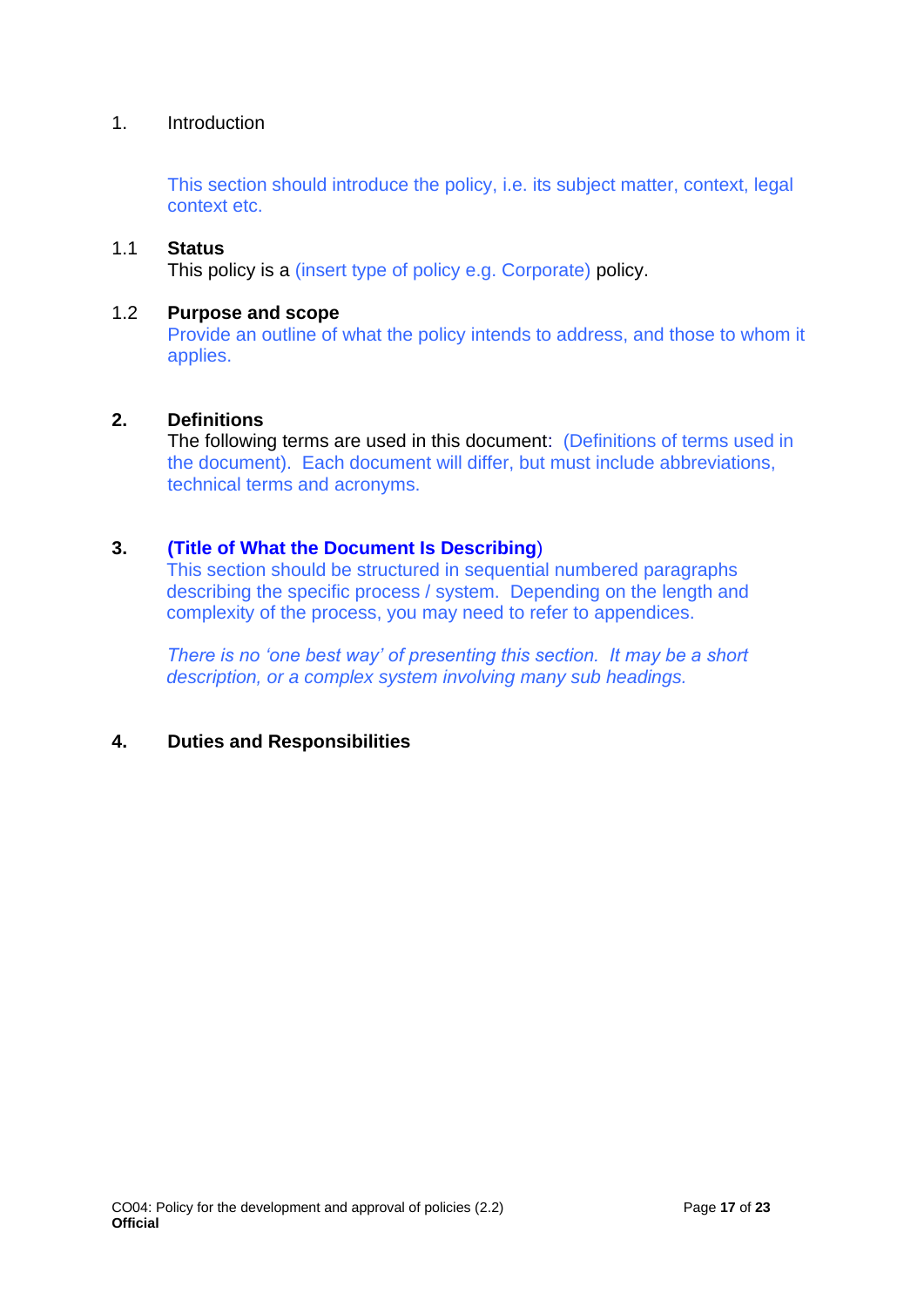| <b>Council of</b><br><b>Members</b>  | The council of members has delegated responsibility to the<br>governing body (GB) for setting the strategic context in which<br>organisational process documents are developed, and for<br>establishing a scheme of governance for the formal review and<br>approval of such documents. (This paragraph to be included<br>in all policies)                                                                                                                                                                                                                                                                                                                                                                                                                                                                                                                    |
|--------------------------------------|---------------------------------------------------------------------------------------------------------------------------------------------------------------------------------------------------------------------------------------------------------------------------------------------------------------------------------------------------------------------------------------------------------------------------------------------------------------------------------------------------------------------------------------------------------------------------------------------------------------------------------------------------------------------------------------------------------------------------------------------------------------------------------------------------------------------------------------------------------------|
| <b>Accountable</b><br><b>Officer</b> | The accountable officer has overall responsibility for the<br>strategic direction and operational management, including<br>ensuring that CCG process documents comply with all legal,<br>statutory and good practice guidance requirements. (This<br>paragraph to be included in all policies)                                                                                                                                                                                                                                                                                                                                                                                                                                                                                                                                                                |
| [Author]                             | The <i>author's title</i> will:<br>List the responsibilities which the author has in relation to the<br>policy.                                                                                                                                                                                                                                                                                                                                                                                                                                                                                                                                                                                                                                                                                                                                               |
| [Titles of relevant<br>officers]     | The titles of any officers who have specific responsibility for<br>implementation of any part of the process, clearly stating what<br>that person's responsibility is, including who is responsible for<br>drafting and updating any part of the document.                                                                                                                                                                                                                                                                                                                                                                                                                                                                                                                                                                                                    |
| <b>All Staff</b>                     | All staff, including temporary and agency staff, are responsible<br>for:<br>Compliance with relevant process documents. Failure to<br>comply may result in disciplinary action being taken.<br>Co-operating with the development and implementation<br>$\bullet$<br>of policies and procedures and as part of their normal<br>duties and responsibilities.<br>Identifying the need for a change in policy or procedure<br>as a result of becoming aware of changes in practice,<br>changes to statutory requirements, revised professional<br>or clinical standards and local/national directives, and<br>advising their line manager accordingly.<br>Identifying training needs in respect of policies and<br>$\bullet$<br>procedures and bringing them to the attention of their<br>line manager.<br>Attending training / awareness sessions when provided. |

## **5. Implementation**

- 5.1 This policy will be available to all Staff for use in relation to the specific function of the policy.
- 5.2 All directors and managers are responsible for ensuring that relevant staff within their own directorates and departments have read and understood this document and are competent to carry out their duties in accordance with the procedures described. **(This paragraph to be included in all policies)**

It may be necessary to develop specific implementation plans.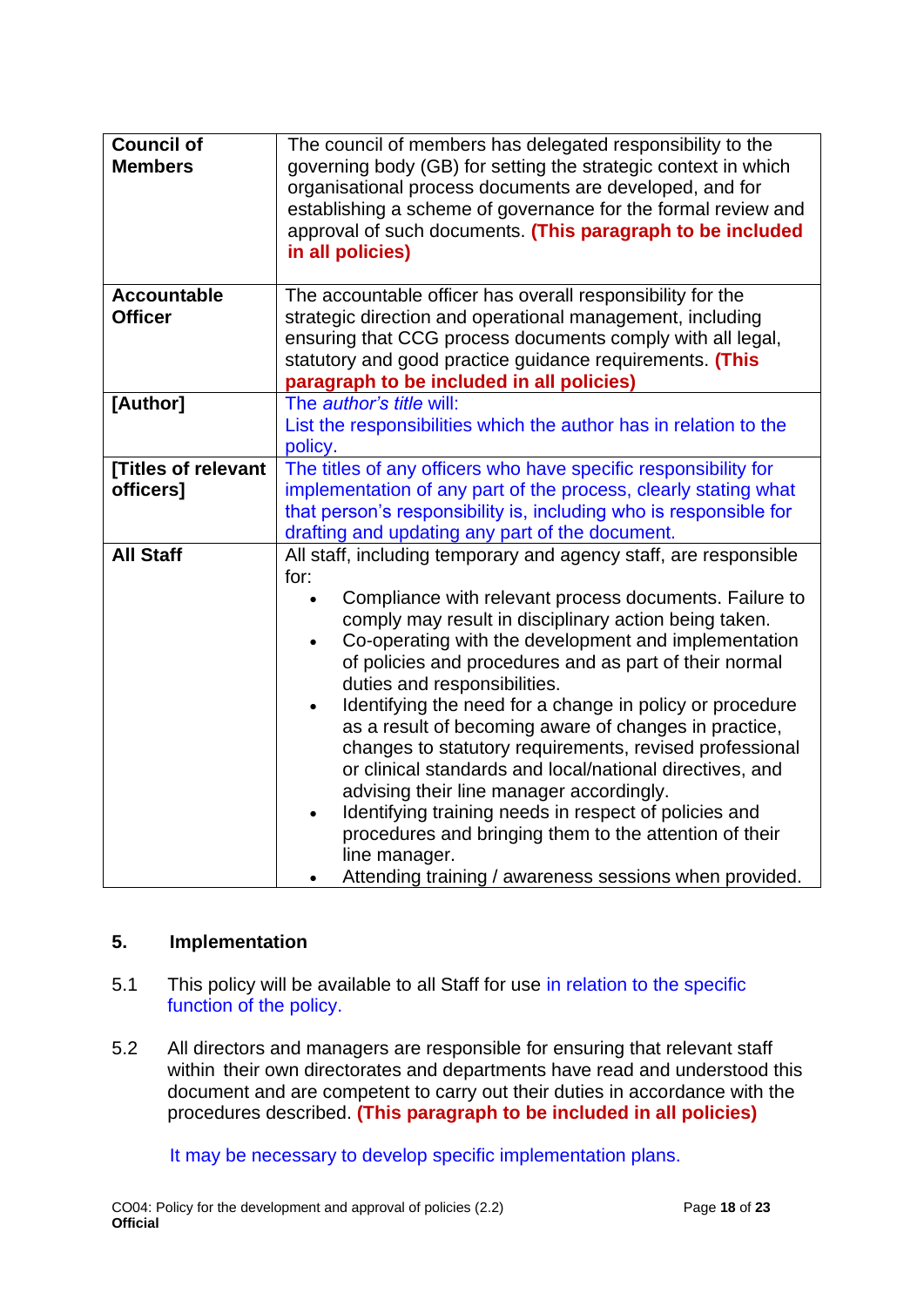## **6. Training Implications**

*The sponsoring director will ensure that the necessary training or education needs and methods required to implement the policy or procedure(s) are identified and resourced or built into the delivery planning process. This may include identification of external training providers or development of an internal training process.*

### *Insert here EITHER:*

It has been determined that there are no specific training requirements associated with this policy/procedure.

*OR:*

The training required to comply with this policy are:

## **7. Documentation**

7.1 **Other related policy documents.** Any related policy documents, in alphabetical order using a modified Harvard System (see appendix C).

### 7.2 **Legislation and statutory requirements** Any legislative documents (e.g. Acts of Parliament) in chronological order using a modified Harvard System.

### 7.3 **Best practice recommendations** List here any other sources that have influenced the production of the document, in chronological order using a modified Harvard System.

### **8. Monitoring, Review and Archiving**

### 8.1 **Monitoring**

The governing body will agree with the **Title of author** a method for monitoring the dissemination and implementation of this policy. Monitoring information will be recorded in the policy database.

### 8.2 **Review**

- 8.2.1 The governing body will ensure that this policy document is reviewed in accordance with the timescale specified at the time of approval. **No policy or procedure will remain operational for a period exceeding three years without a review taking place.**
- 8.2.2 Staff who become aware of any change which may affect a policy should advise their line manager as soon as possible. The governing body will then consider the need to review the policy or procedure outside of the agreed timescale for revision. **(This paragraph to be included in all policies)**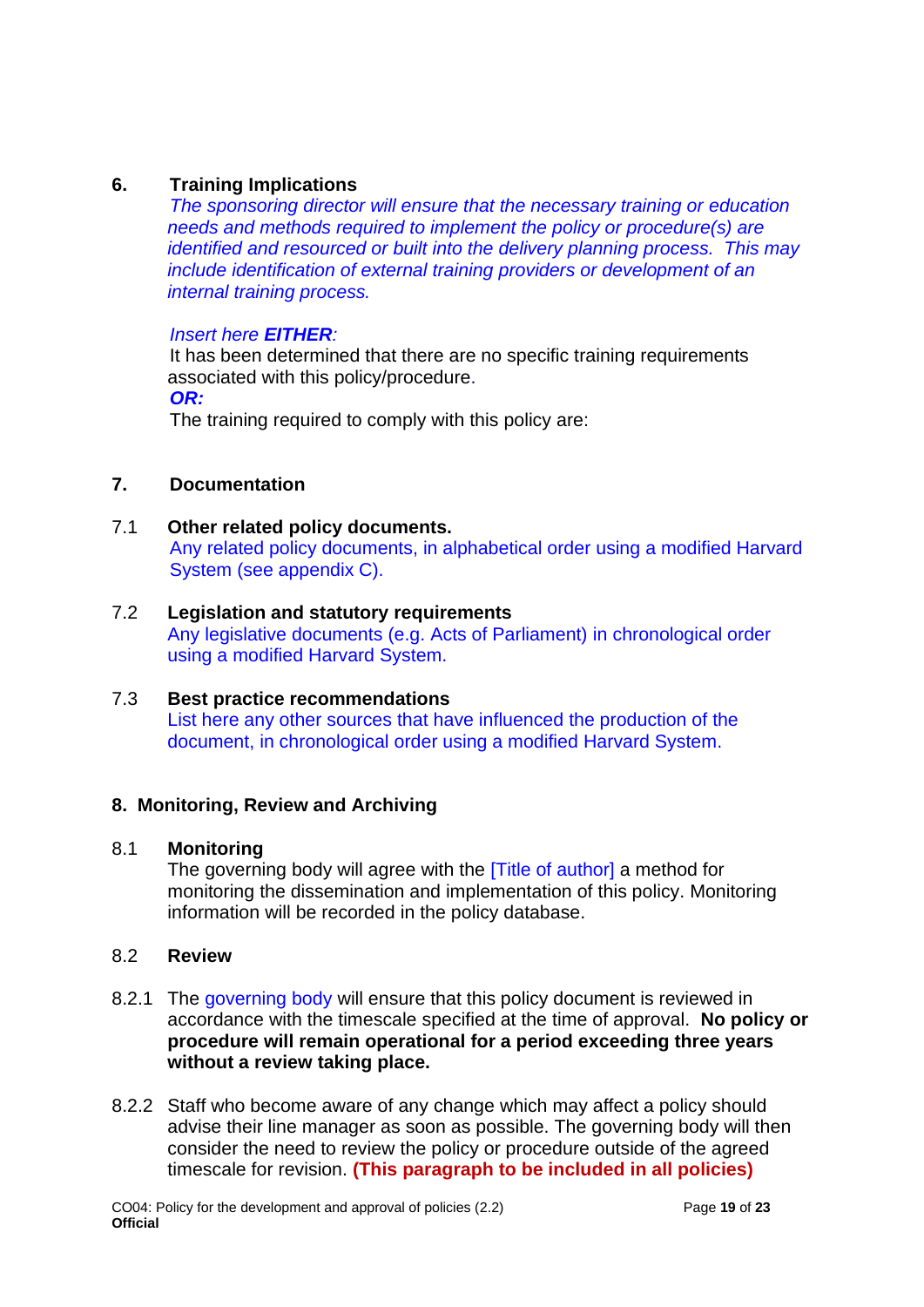8.2.3 For ease of reference for reviewers or approval bodies, changes should be noted in the 'document history' table on the front page of this document. **(This paragraph to be included in all policies)**

**NB:** If the review consists of a change to an appendix or procedure document, approval may be given by the sponsor director and a revised document may be issued. Review to the main body of the policy must always follow the original approval process. **(This paragraph to be included in all policies)**

### 8.3 **Archiving**

The governing body will ensure that archived copies of superseded policy documents are retained in accordance with Records Management: Code of Practice for Health and Social Care 2016. **(This paragraph to be included in all policies)**

### **9. Equality Analysis**

<span id="page-19-0"></span>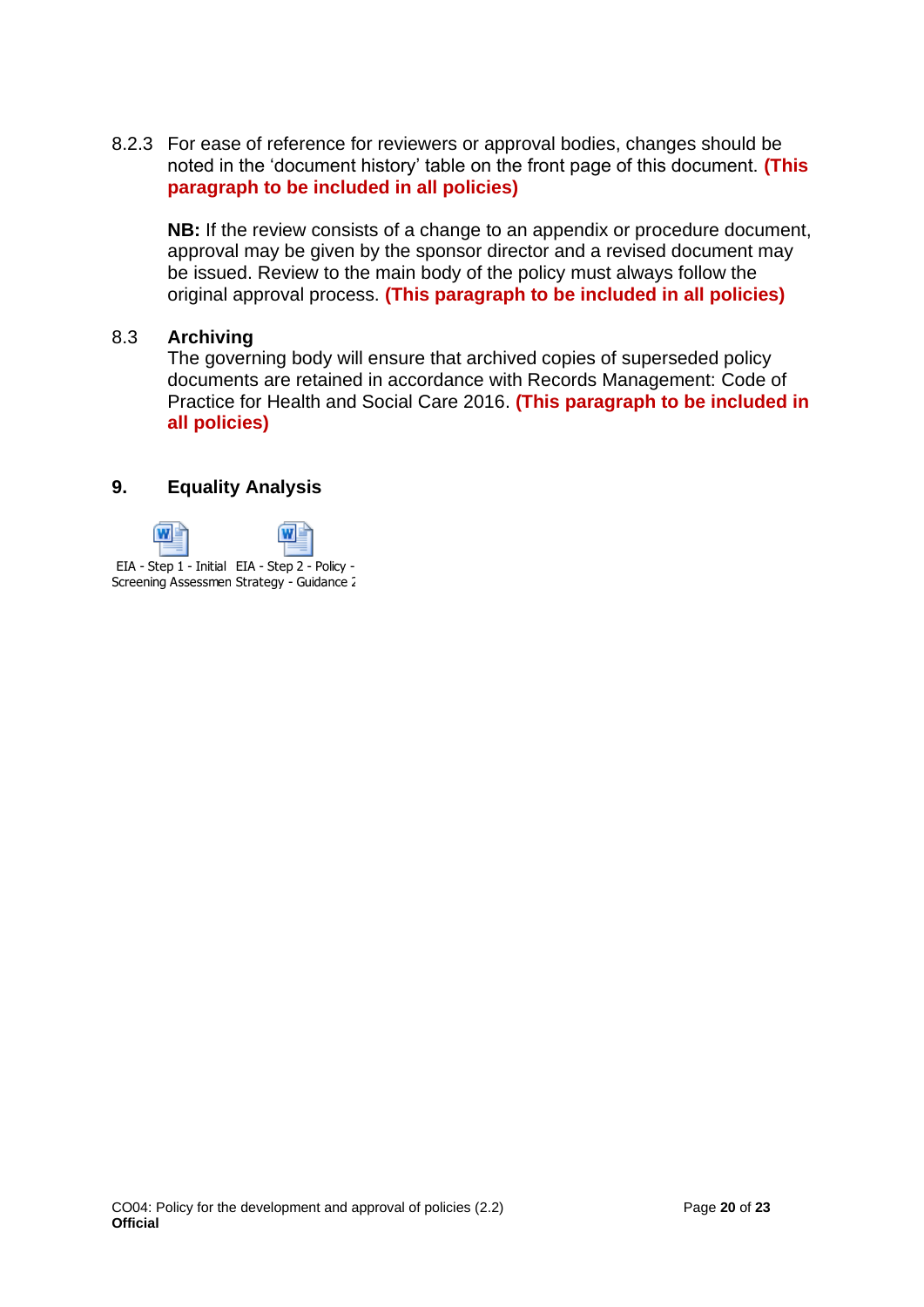# **Appendix C**

## **Ways of Referencing**

Harvard System as used by the University of Teesside http://lis.tees.ac.uk/skills/ Dissertation\_Section10.pdf

There are two ways of referencing: Direct and Indirect. Both show that you have used somebody else's research and indicate where another person could locate this information.

### **Direct quotation**

Hart stated "as a researcher you need to become completely familiar with your topic" (Hart, 2001, p.2)

### **Indirect Quotation**

Hart expanded on this point by saying …. (Hart, 2001, p.35)

You then need a full description at the end of your paper:

Hart, C. (2001) *Doing a literature search: a comprehensive guide for the social sciences*. London: Sage.

By putting this full description at the end, you are acknowledging where you got your research from.

### **References and Bibliographies**

#### **List of References**

This list occurs at the end of your work and lists the full references of all the items referred to in your assignment. When using the Harvard System, the list should appear in **alphabetical order by author** and should include all the bibliographic information about the work used.

#### **Bibliography**

A list of all the items you have read in researching your development – whether or not you have referred to it. It enables people to find your sources and demonstrates the thoroughness of your research

#### **Examples of References**

#### **Book Reference**

To find a particular book you would need to know the full reference. A book reference will usually look something like this: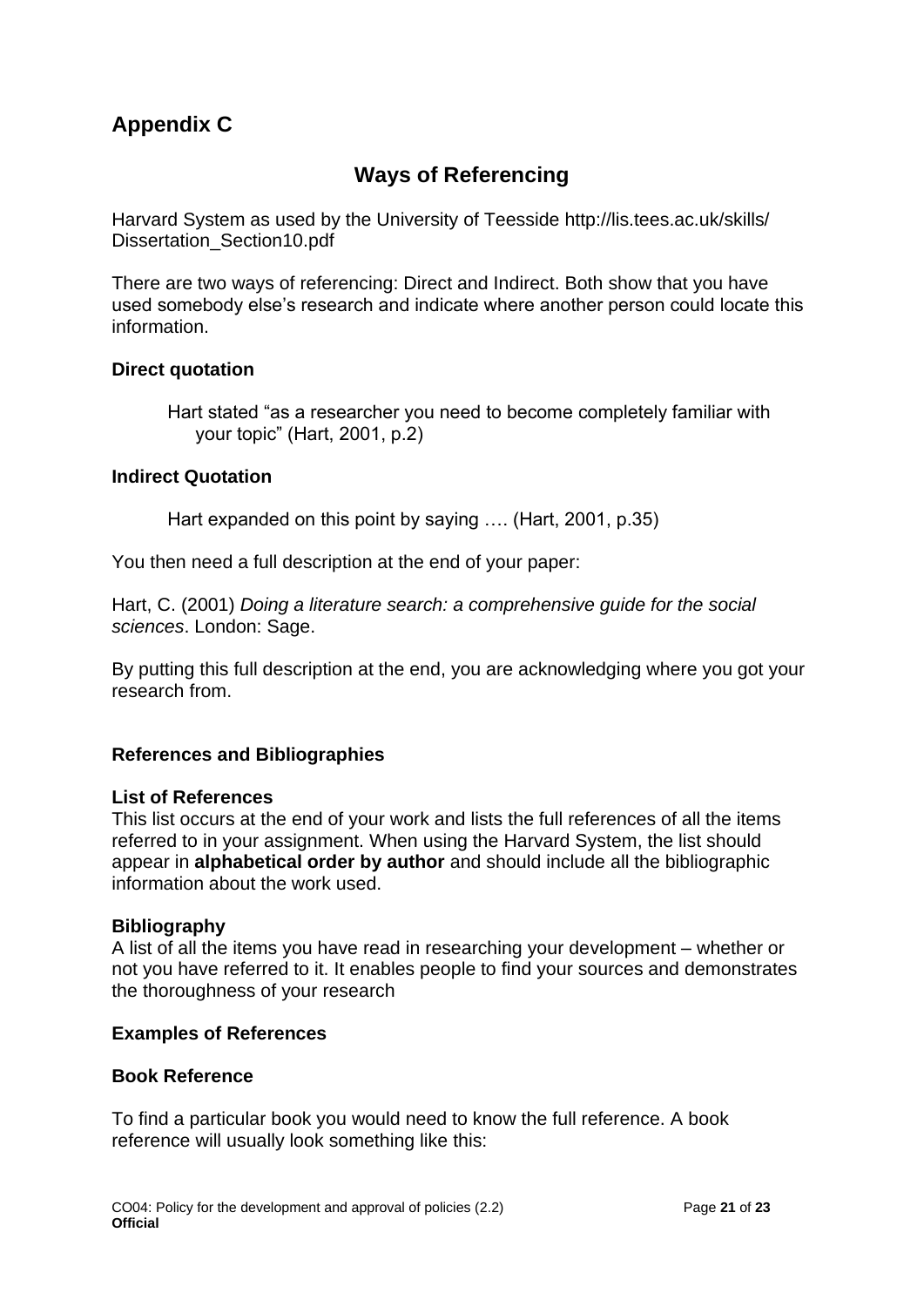Northedge, A. (2005) *The good study guide*. 2nd ed. Milton Keynes: Open University.

### **Book references with multiple authors**

Book references with two authors are usually the same as for books with one author, except the authors are separated with an '&':

Inglis, J. & Lewis, R. (1993) *Clear thinking*. London: Collins Educational.

If there are three authors then they are generally listed as follows: Smith, B., Jones, R. & Brown, M.

If there are more than three authors then simply name the first author and then use the term et al. (short for et alii, Latin for 'and others')

Bailey, V. et al. (2001) *Essential study skills*. London: Collins Educational. If it is an editor rather than an author put (ed.) after their name. e.g. Smith, J. (ed.)

### **Typical Reference for a Chapter within a Book**

Thomas, J. (1997) Writing and assignments, in Northedge, A. et al. *The sciences good study guide*. Milton Keynes: Open University, pp.228-269

### **Journal Reference**

To find a particular journal article you would need to know the full reference. A journal article reference will usually look something like this:

Kelly, W. (2003) No time to worry: the relationship between worry, time structure and time management. *Personality and Individual Differences*, 35(5), 1119-1126.

### **Typical Web Reference**

There is currently no set standard for referencing websites, but to trace a website you would typically need the following:

Author (if available)

Date (if available)

Website title

Website address (URL)

Date website accessed